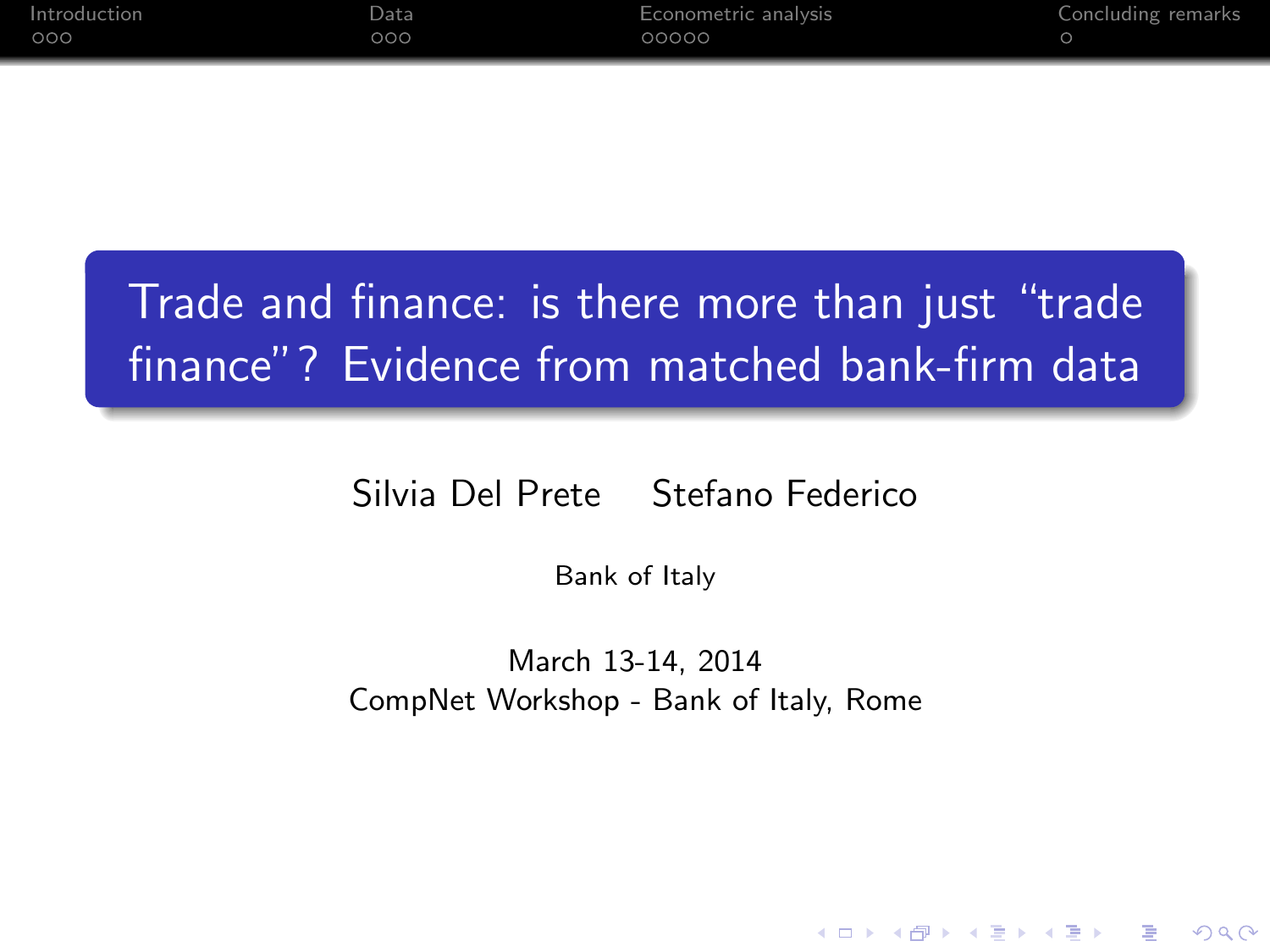| Introduction | Data | Econometric analysis | Concluding remarks |
|--------------|------|----------------------|--------------------|
| 000          | 000  | 00000                |                    |
| Outline      |      |                      |                    |









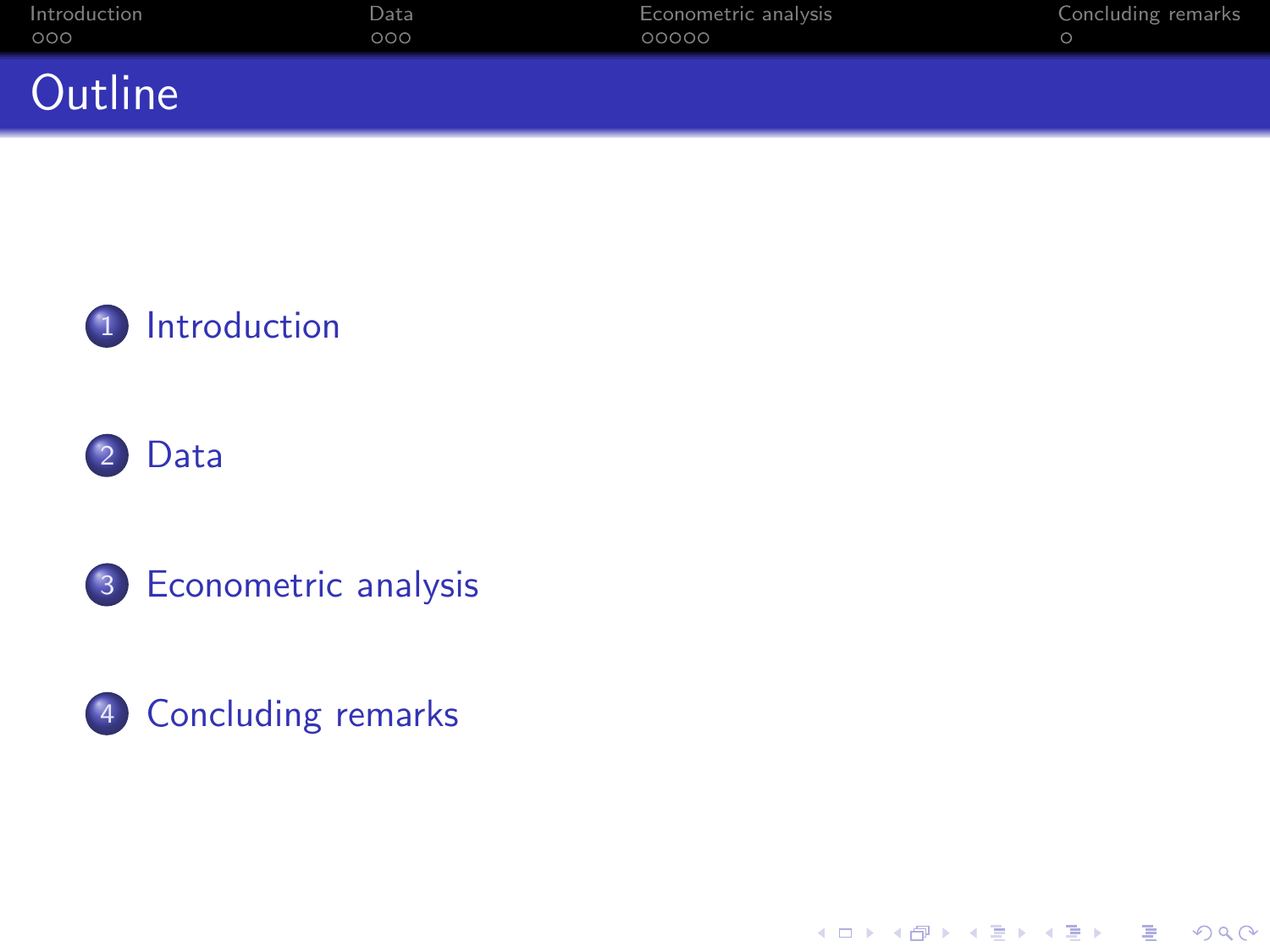| Introduction | Data | Econometric analysis | Concluding remarks |
|--------------|------|----------------------|--------------------|
| $\bullet$    | 000  | 00000                |                    |
| Introduction |      |                      |                    |

- Do credit shocks matter for trade (esp. for the trade collapse after Lehman Brothers)?
- What is in particular the role of trade finance (loans for international trade activities)?
- $\bullet$  Banks supply the following services:  $\bullet$  [diagram](#page-15-0)
	- Facilitate cross-border payments (letters of credit)
	- Provide short-term loans to finance firms' export working capital or imports of intermediate inputs

- Provide long-term loans for investments that expand firms' production capacity for exports
- <span id="page-2-0"></span>Lack of good measures of trade finance in the existing literature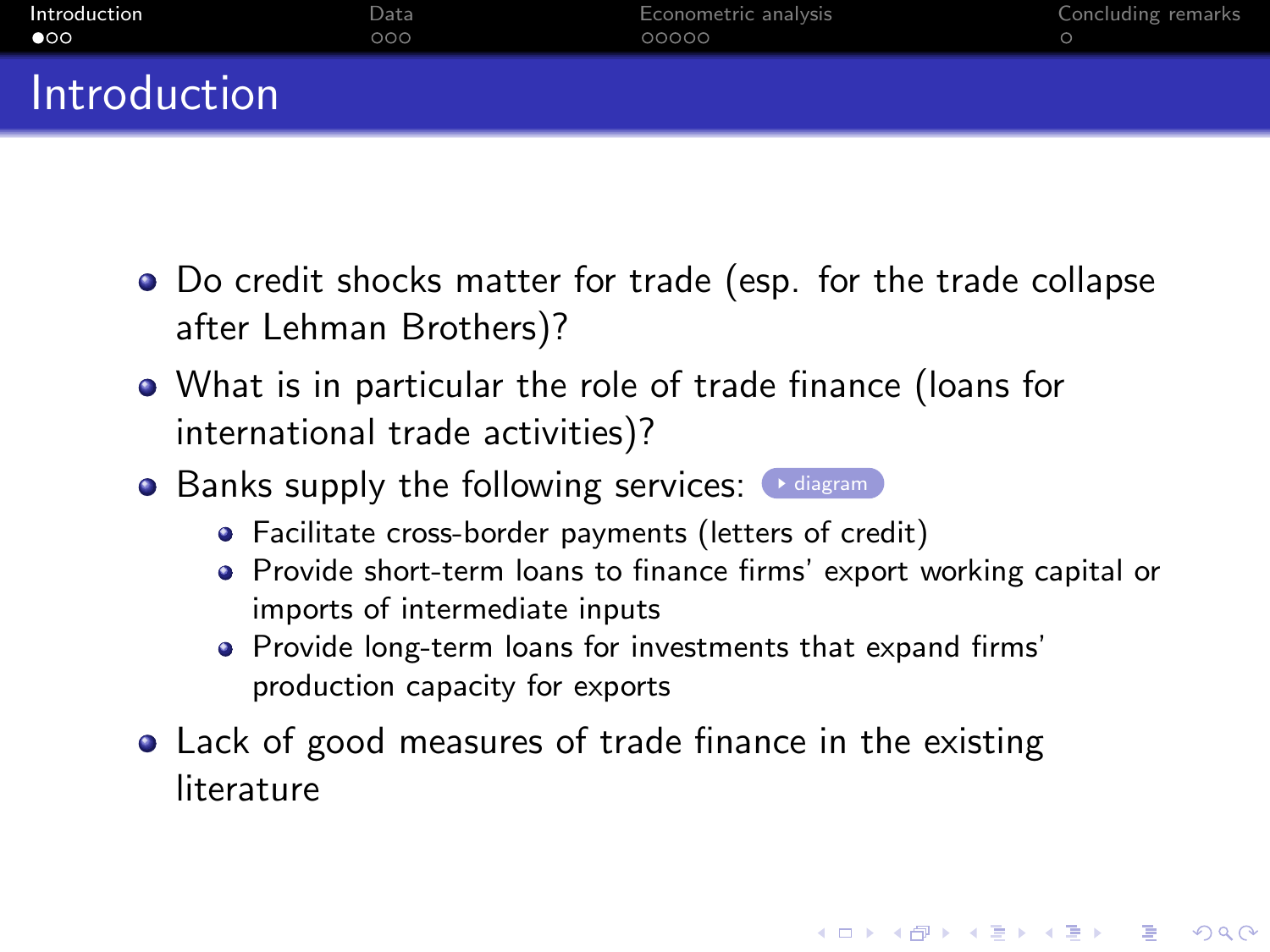| Introduction       | Data | Econometric analysis | Concluding remarks |
|--------------------|------|----------------------|--------------------|
| െ                  | ೦೦೦  | 00000                |                    |
| Related literature |      |                      |                    |

- Exports and credit shocks
	- Mixed results using sector-level proxies: Bricongne et al. (2011), Chor and Manova (2011), Eaton et al. (2011), Levchenko et al. (2011)
	- Bank-firm data: credit shocks account for 20-35 percent of the decline in exports in Japan (Amiti and Weinstein 2011), 15 percent in Peru (Paravisini et al. 2011)
	- Credit constraints and trade: Bellone et al. 2010, Chaney 2005, Greenaway et al. 2007, Manova 2011, Minetti and Zhu 2011, Muuls 2008
- International trade finance practices
	- Ahn (2011), Antràs and Foley (2011), Feenstra et al. (2011), Olsen (2010), Schmidt-Eisenlohr (2009)
- Real effects of finance
	- **•** Bernanke 1983, Peek and Rosengren 2000, Kashyap and Stein 2000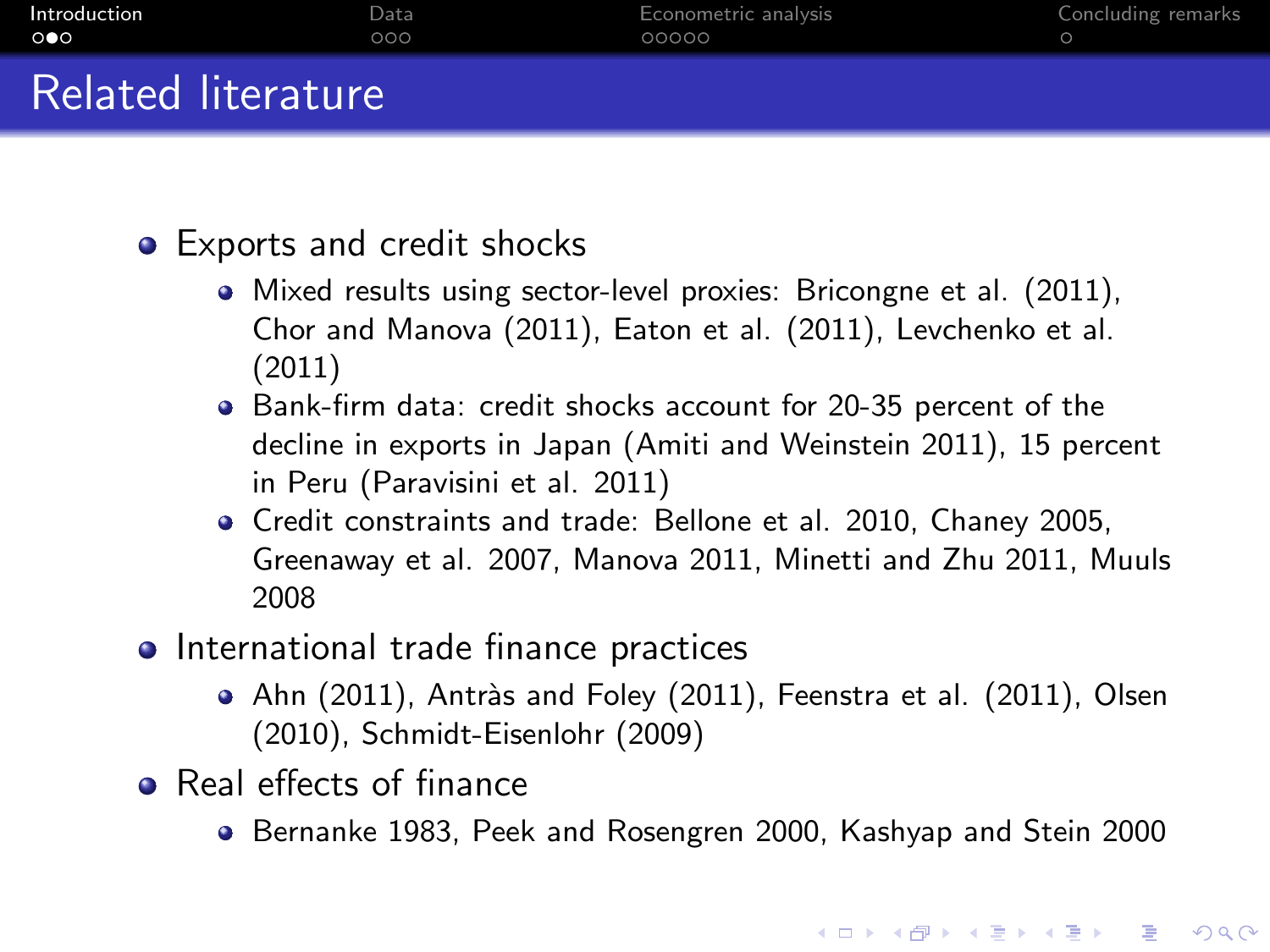| Introduction          | Data | Econometric analysis | Concluding remarks |
|-----------------------|------|----------------------|--------------------|
| $\circ \circ \bullet$ | റററ  | 00000                |                    |
| Our contribution      |      |                      |                    |

- First study in which loans for export or import transactions are observed in matched bank-firm data
	- Large sample of Italian manufacturing exporters, 2007-2010
- Exploiting the unexpected funding shock on interbank markets after Lehman, we investigate:

**KORK ERKER ADAM DE SORA** 

- the effect on trade finance supply vs. ordinary loans
- the role of trade finance in the trade collapse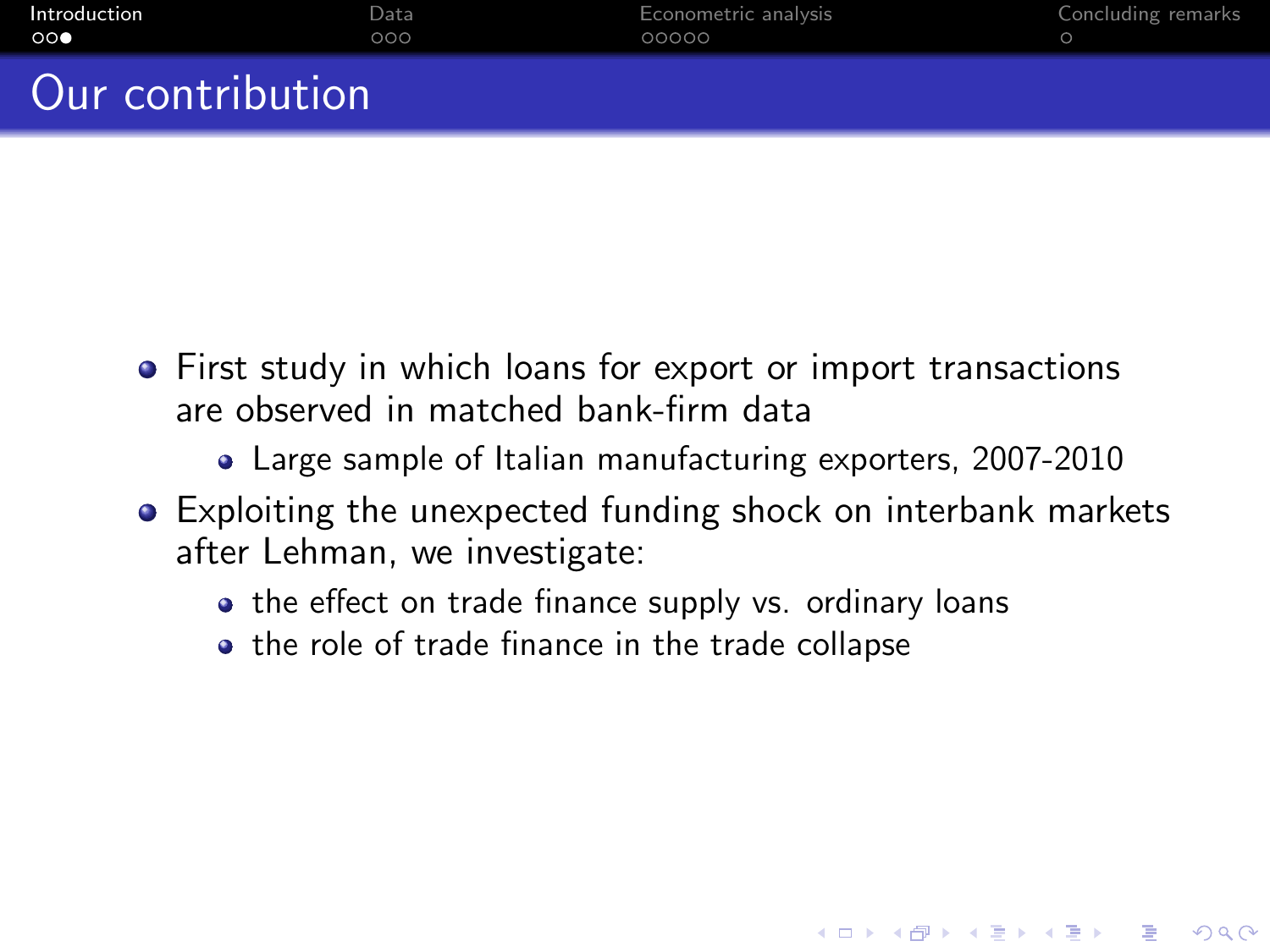| Introduction | Data         | Econometric analysis | Concluding remarks |
|--------------|--------------|----------------------|--------------------|
| 000          | $\bullet$ 00 | 00000                |                    |
| Data         |              |                      |                    |

- Bank-firm data: quarterly stocks of outstanding loans
	- Central Credit Register (all lines of credit and guarantees above EUR 75,000 threshold)
- Crucially, loans are disaggregated according to the activity
	- Export loans and guarantees
	- **Import loans and guarantees**
	- Ordinary loans (ST and LT) and guarantees
- Firm-level datasets: annual data on exports (2007-2010)
	- **Company Accounts Data Service**
	- Bank of Italy's Survey of Industrial and Service Firms
	- Unfortunately no information on destination markets of exports

- <span id="page-5-0"></span>**Additional bank-level datasets** 
	- Bank of Italy's Census of Banks, Supervisory Reports, Orbis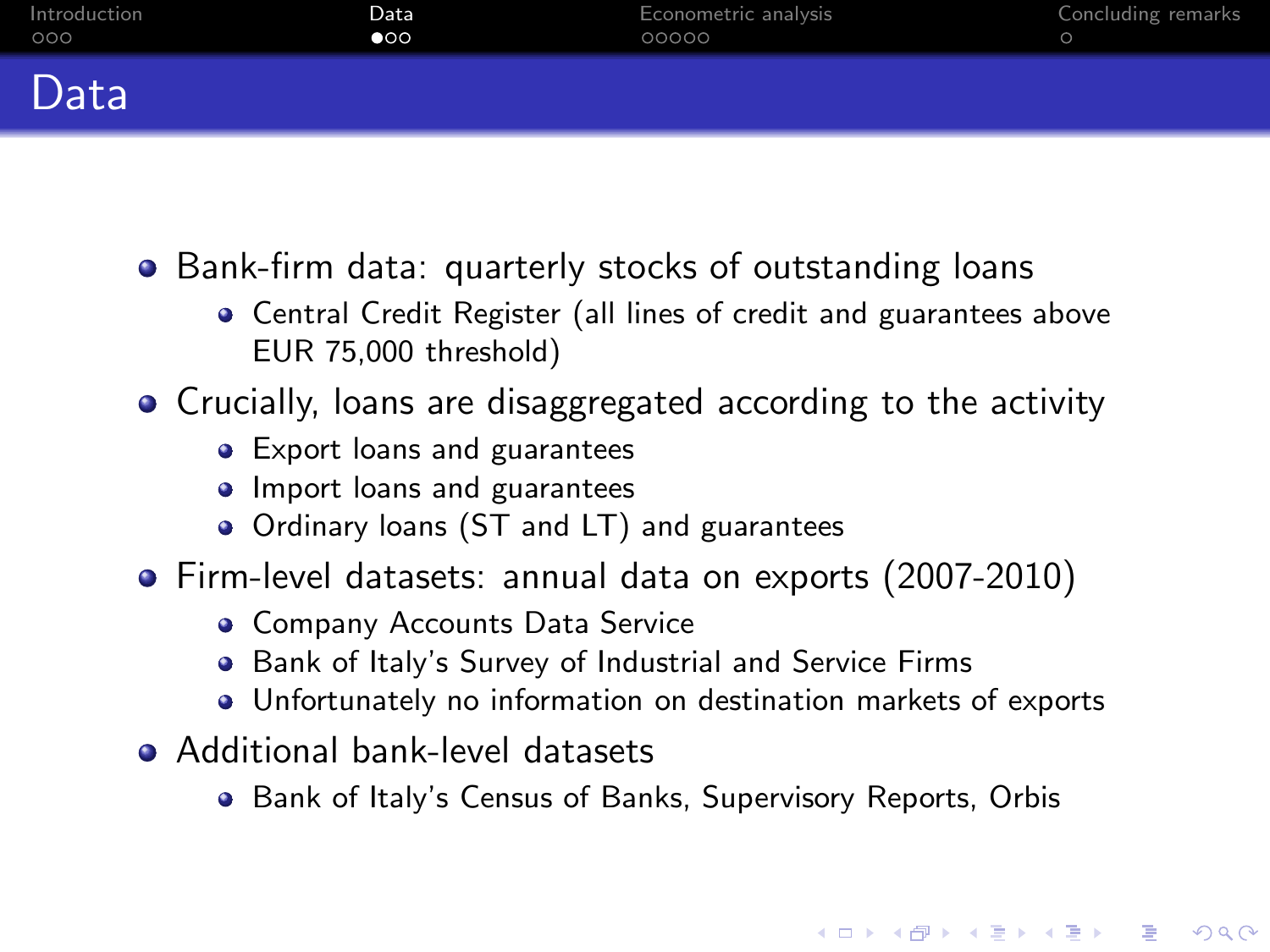| Introduction | Data                  | Econometric analysis | Concluding remarks |
|--------------|-----------------------|----------------------|--------------------|
| 000          | $\circ \bullet \circ$ | 00000                |                    |
| $\sim$       |                       |                      |                    |

• Sample of Italian manufacturing exporters

Sample

- Unbalanced panel of about 7,800 firms
- About 105,000 bank-firm observations
- 40% of sales by Italy's manufacturing sector
- 48% of exports on Italy's total exports of goods
- Exports show a similar pattern to official statistics during the trade collapse (-21% in 2009)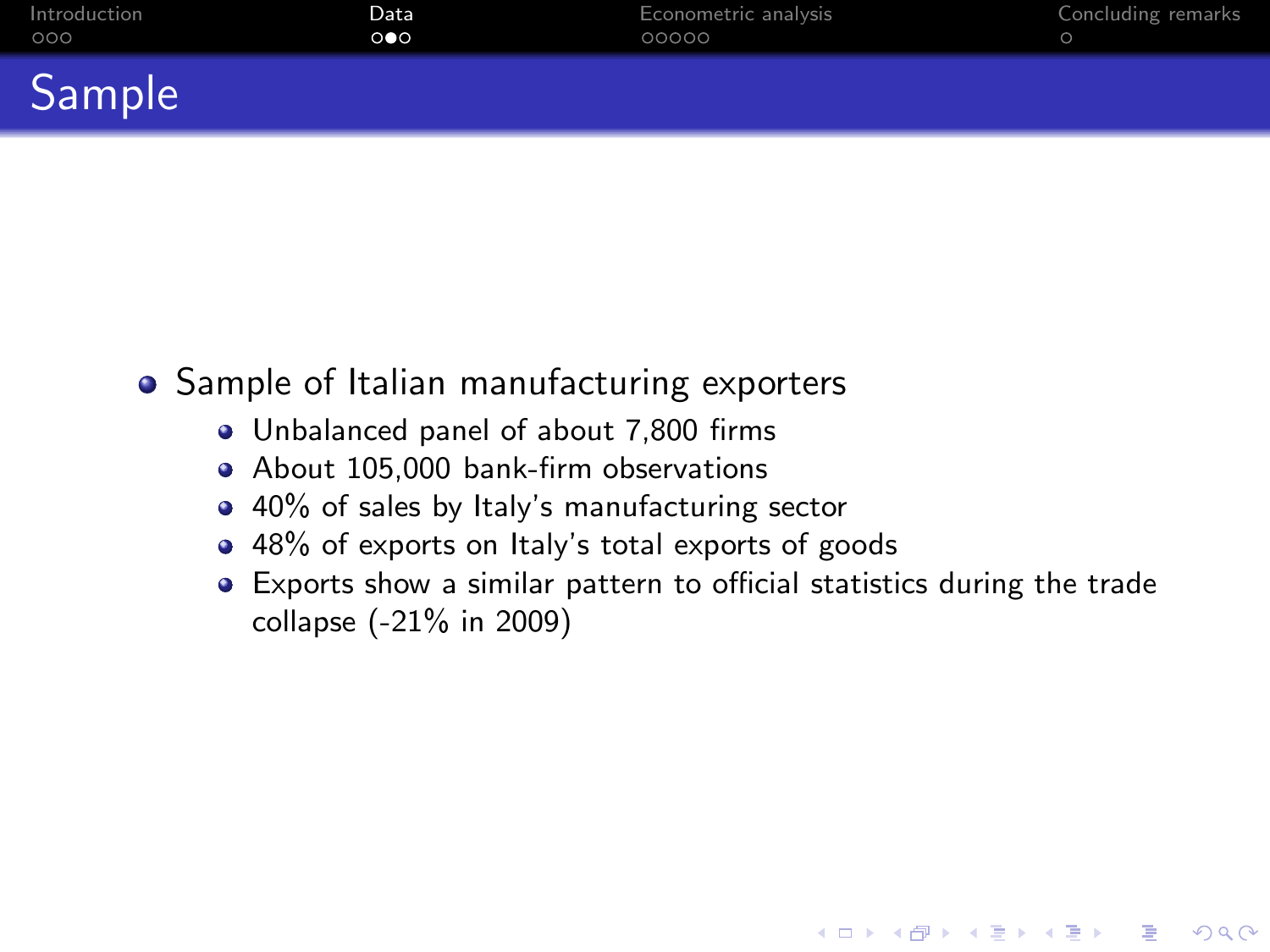| Introduction<br>000 | Data<br>00 | Econometric analysis<br>00000 | Concluding remarks |
|---------------------|------------|-------------------------------|--------------------|
|                     |            |                               |                    |
|                     | ---        |                               |                    |

### Stylized facts on trade finance

- Not all banks are active on trade finance
- Trade finance is more concentrated (especially for guarantees)
	- Top 10 banks account for more than 70% for loans and 90% for guarantees
	- The role of the main bank is more relevant (60% for export loans versus 45% for total loans)
- Multiple credit relationships are however frequent also for trade finance
	- The median firm borrows from 3 banks for trade finance versus 5 banks for total loans

**KORK ERKER ADAM DE SORA**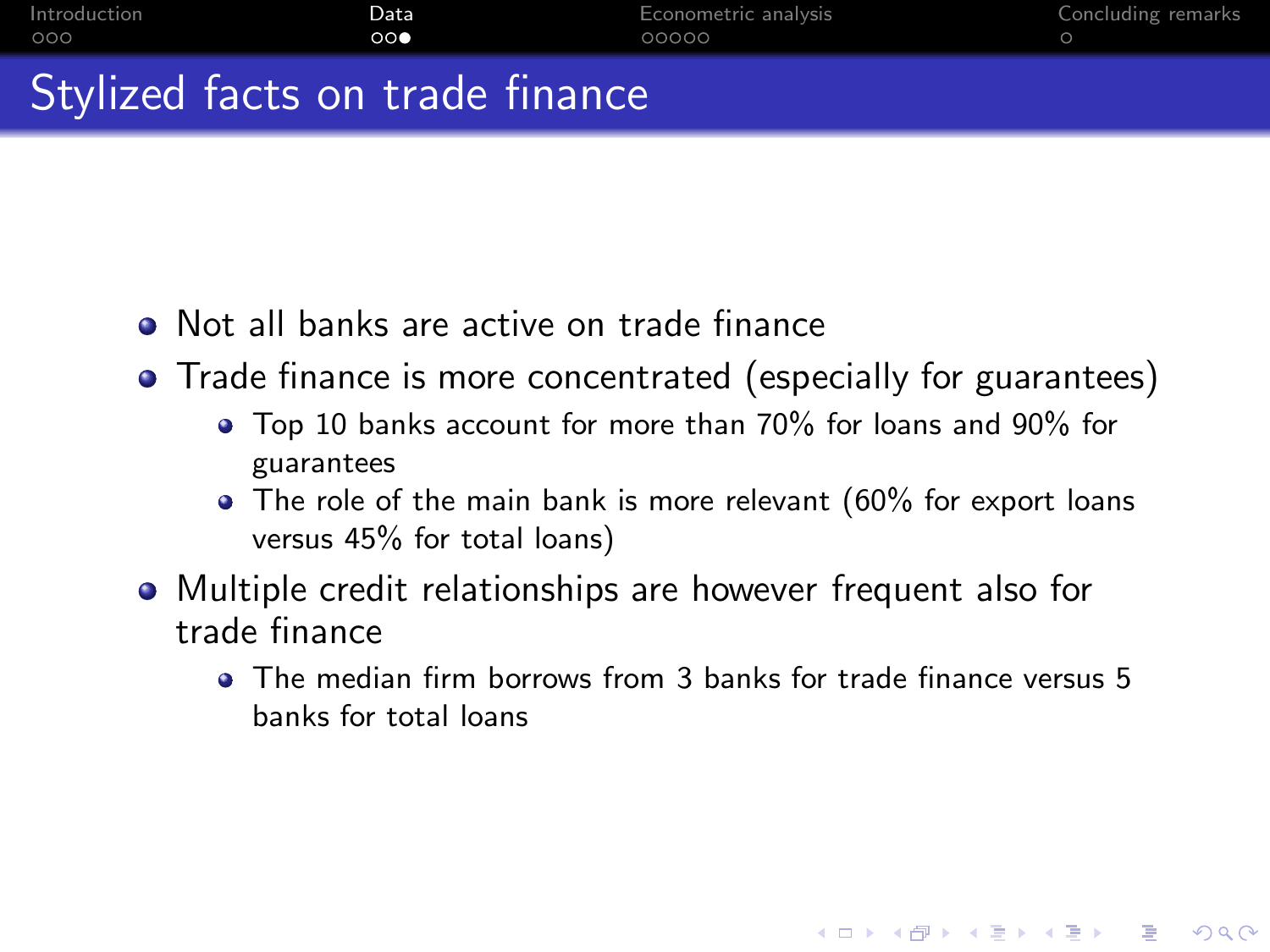| -Introduction-       | Data | Econometric analysis | Concluding remarks |
|----------------------|------|----------------------|--------------------|
| 000                  | 00Q  | 00000                |                    |
| Econometric strategy |      |                      |                    |

- Part 1: Effect of credit shock on supply of trade finance (bank-firm data)
- Part 2: Effect of credit shock on exports (firm data)
- We exploit Italian banks' deposit liabilities vis-à-vis non-residents as a source of identification for the credit shock
- The shock on foreign funding was:
	- Large and sudden (2008Q4 and 2009) Figure
	- Heterogeneous across banks (large banks were much more exposed than small-medium banks)

- Correlated with credit supply
- <span id="page-8-0"></span>Exogenous to firms' export behavior (tensions in international interbank market)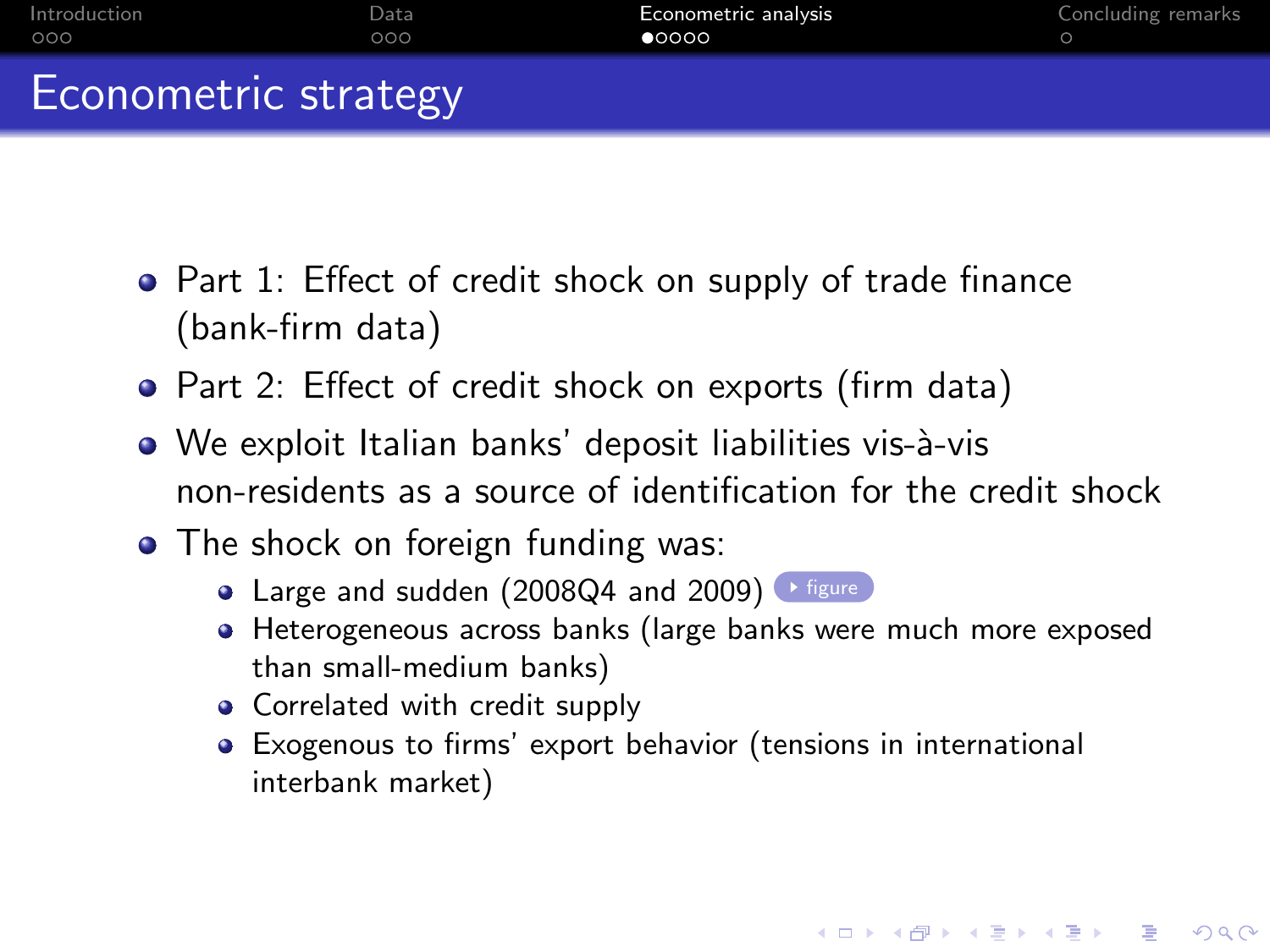

How did the negative funding shock impact on supply of trade finance?

$$
\Delta InL_{ibt}^{loantype} = \beta \exp osure_{bt-1} + \sum_{it} \alpha_{it} firm_{it} + Z_{bt} + \epsilon_{ibt}
$$

 $\forall$ loantype = {export, *import*, *ordinary*<sub>5</sub>, *ordinary*<sub>LT</sub>}

- Change in log loans from bank *b* to firm *i* as a function of bank's exposure to foreign funding shock
- Separate estimates for each of the four loan types
- Firm-year FE (control for credit demand shocks), only firms with multiple banks (Khwaja and Mian 2008)
- Bank-level controls (main bank, assets, subsidiaries and branches abroad, foreign ownership)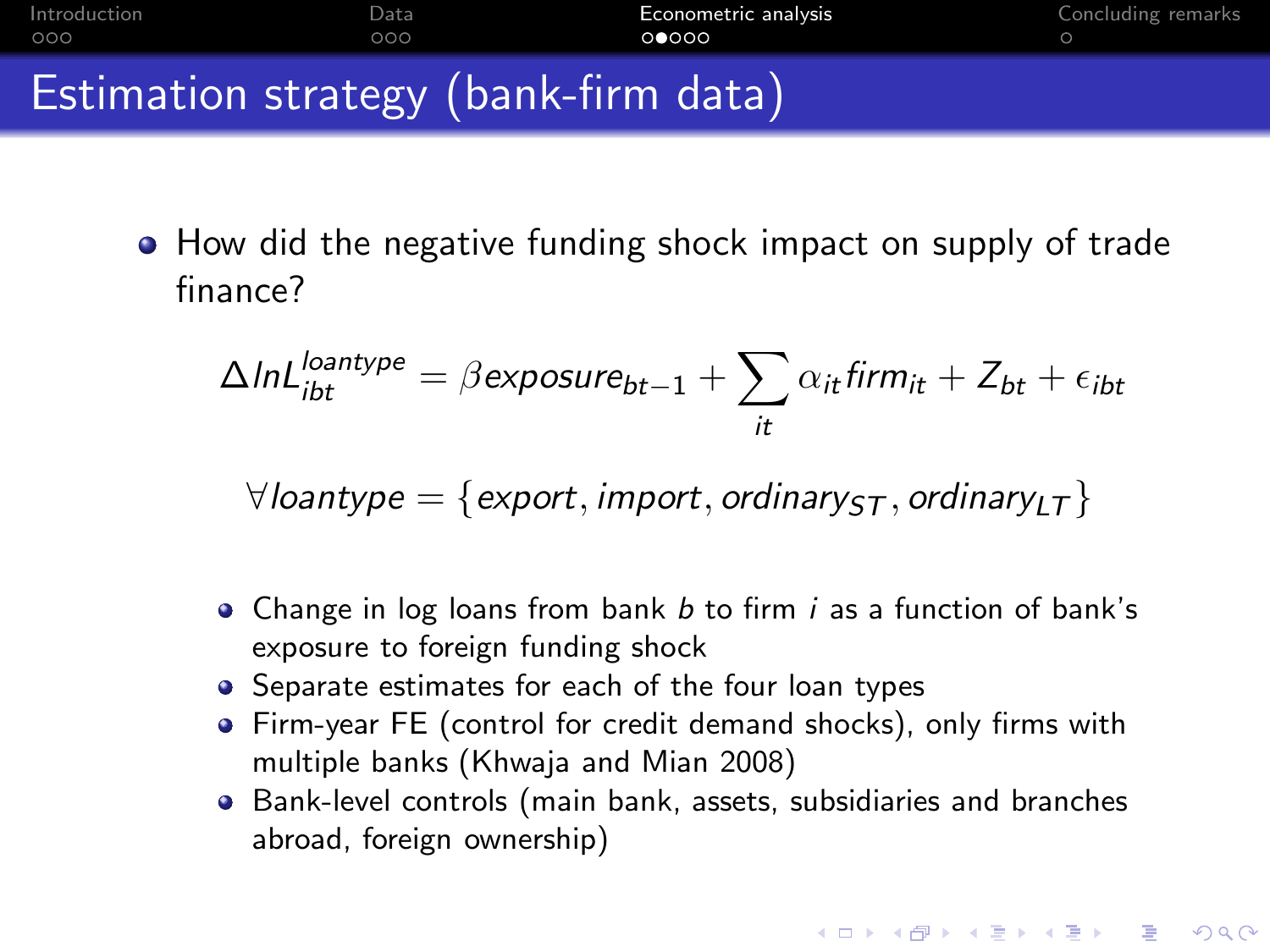|               | . Fifty and fifty a three alleged a second the constitution of the company |                      |                    |
|---------------|----------------------------------------------------------------------------|----------------------|--------------------|
| 000           | 00Q                                                                        | 00000                |                    |
| -Introduction | Data                                                                       | Econometric analysis | Concluding remarks |

## Effect of funding shock on credit supply by loan type

#### Table: **Credit supply shocks by loan type: baseline estimates**

|                          | Dependent variable: $\Delta$ ln(loan type) <sub>iht</sub> |             |                 |            |          |
|--------------------------|-----------------------------------------------------------|-------------|-----------------|------------|----------|
|                          | Total                                                     | Ordinary    | Ordinary        | Export     | Import   |
|                          | loans                                                     | LT loans    | <b>ST</b> loans | loans      | loans    |
|                          | (1)                                                       | (2)         | (3)             | (4)        | (5)      |
| exposure <sub>bt-1</sub> | $-0.252***$                                               | $-0.230***$ | $-0.350***$     | $-0.131$   | $-0.141$ |
|                          | (0.054)                                                   | (0.064)     | (0.096)         | (0.096)    | (0.117)  |
| $assets_{bt-1}$          | $-0.006**$                                                | $-0.022***$ | $0.008*$        | $-0.005$   | $-0.006$ |
|                          | (0.003)                                                   | (0.003)     | (0.004)         | (0.006)    | (0.006)  |
| foreign $_{bt}$          | $0.099***$                                                | $0.110***$  | $0.107***$      | $0.047*$   | $-0.018$ |
|                          | (0.016)                                                   | (0.024)     | (0.027)         | (0.025)    | (0.033)  |
| abroad $_{ht}$           | $0.034***$                                                | $0.046***$  | 0.011           | 0.017      | 0.018    |
|                          | (0.013)                                                   | (0.016)     | (0.016)         | (0.021)    | (0.024)  |
| mainbank <sub>ibt</sub>  | $0.132***$                                                | $0.180***$  | $0.072***$      | $0.062***$ | $0.038*$ |
|                          | (0.010)                                                   | (0.009)     | (0.016)         | (0.014)    | (0.020)  |
| Firm-year FE             | yes                                                       | yes         | yes             | yes        | yes      |
| Observations             | 41961                                                     | 25488       | 32806           | 14332      | 6339     |
| No. firms                | 4800                                                      | 4415        | 4430            | 2854       | 1123     |
| Clusters                 | 414                                                       | 371         | 375             | 234        | 187      |
| $R^2$                    | 0.285                                                     | 0.357       | 0.342           | 0.432      | 0.432    |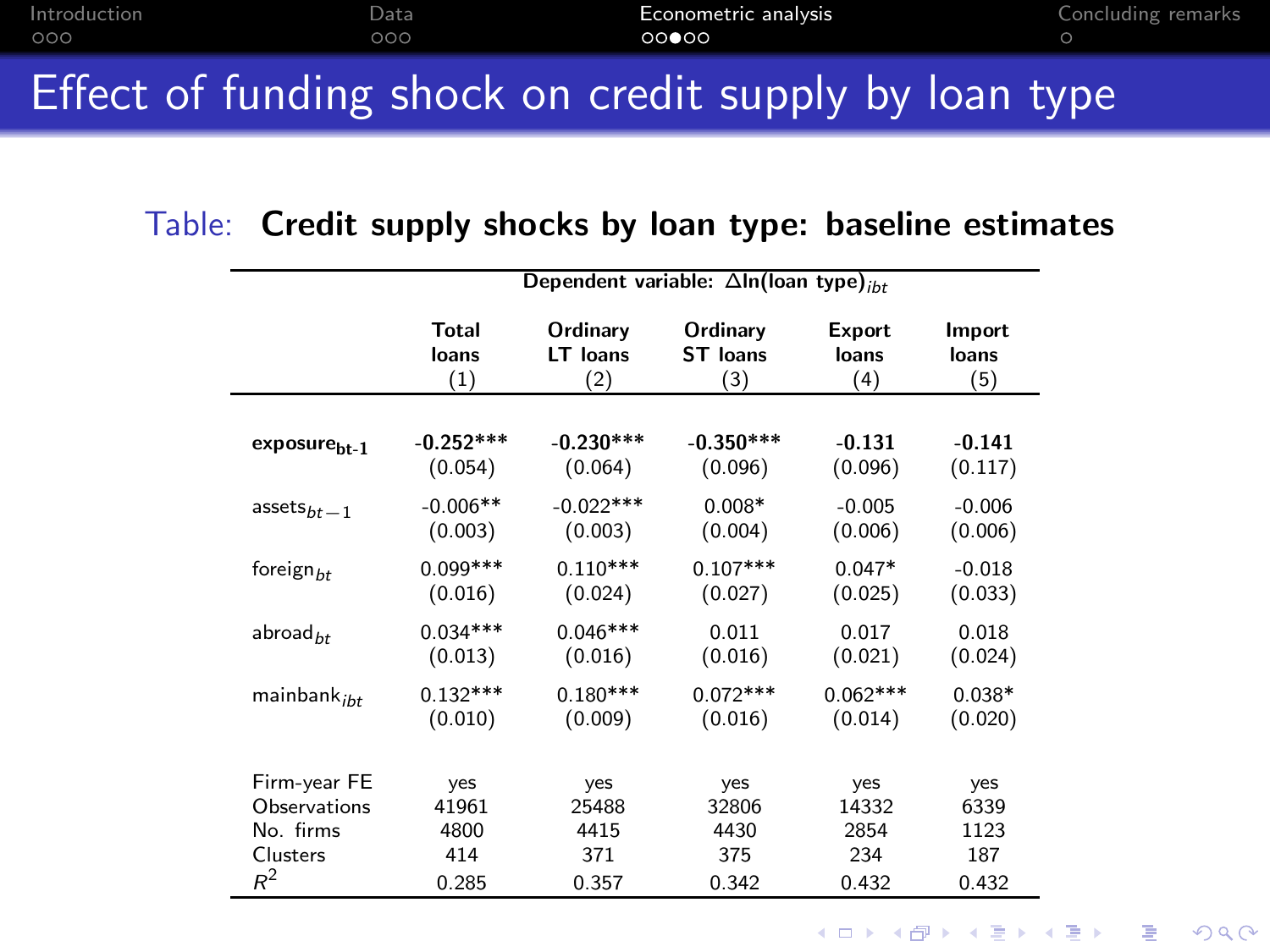[Introduction](#page-2-0) **Internal [Data](#page-5-0) [Econometric analysis](#page-8-0)** [Concluding remarks](#page-13-0)<br>  $\begin{array}{ccc}\n0 & 0 & 0 \\
0 & 0 & 0\n\end{array}$  $000$ 

## Estimation strategy (firm data)

$$
\Delta ln Y_{it} = \beta \sum_{b} \omega_{ibt-1} \exp osure_{bt-1} + \theta \mathbf{Z}_{it} + \epsilon_{it}
$$

- Reduced form estimation of exports on firms' exposure (weighted average of banks' exposure to foreign funding)
- *exposurebt−*<sup>1</sup>: bank *b*'s share of deposits held by non-residents
- ω*ibt−*<sup>1</sup>: share of bank *b*'s loans on total loans borrowed from firm *i*
- **O** Controls: 2-digit sector\*year FE, main bank FE, size, leverage, distressed

**KORK ERKER ADAM DE KORA** 

**•** Sample estimation period: 2009-2010 (annual data)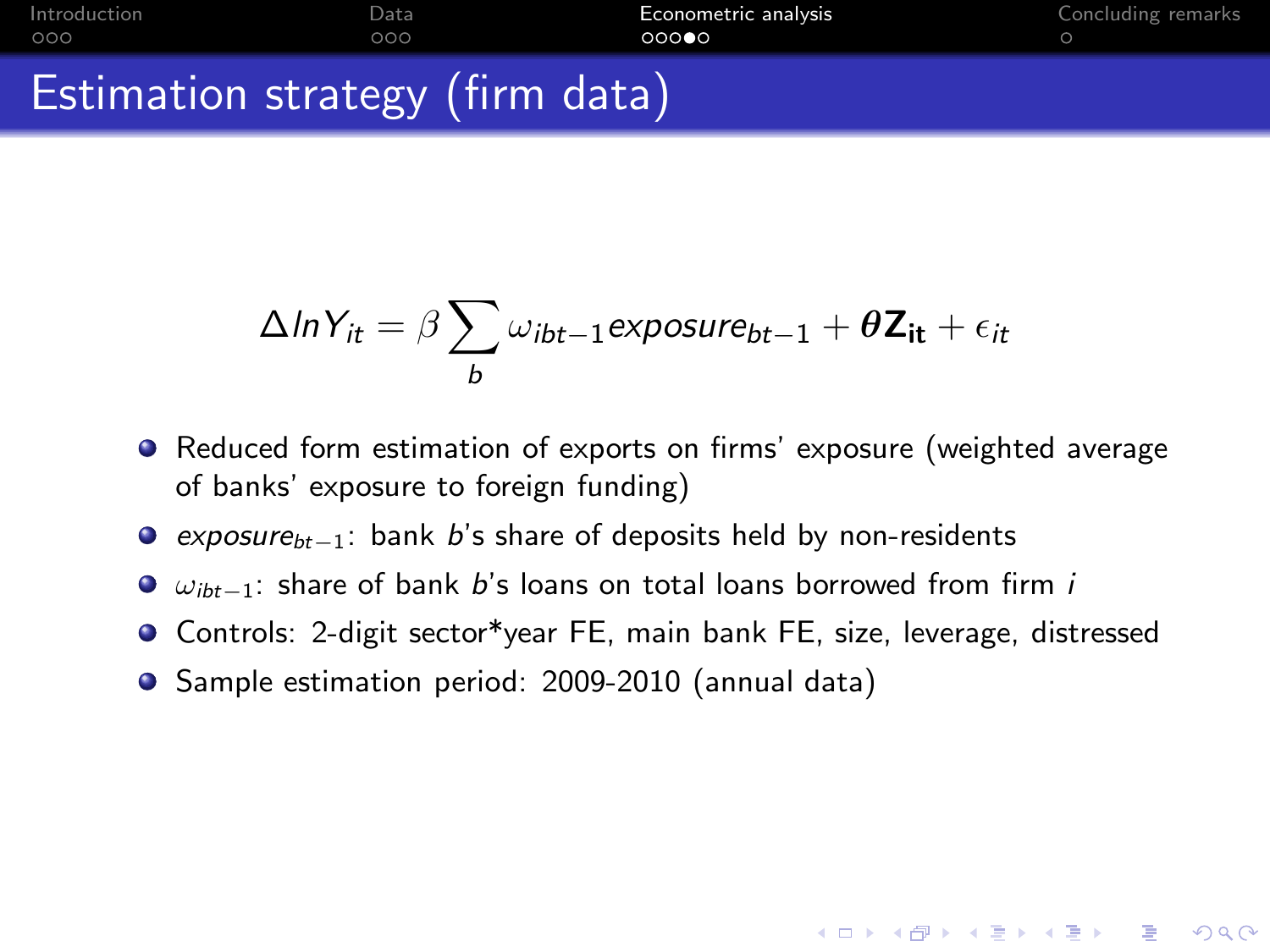| $-$ Introduction $-$      | Data | Econometric analysis | Concluding remarks |
|---------------------------|------|----------------------|--------------------|
| 000                       | 000. | 0000                 |                    |
|                           |      |                      |                    |
| Exports and credit shocks |      |                      |                    |

#### Table: **Exports and credit shocks**

|                                                                | $\Delta$ In(export) <sub>it</sub> |             |             |            |             |  |
|----------------------------------------------------------------|-----------------------------------|-------------|-------------|------------|-------------|--|
|                                                                | (1)                               | (2)         | (3)         | (4)        | (5)         |  |
|                                                                |                                   |             |             |            |             |  |
| $exposure_{it-1}$                                              | $-0.116***$                       | $-0.091**$  | $-0.105**$  | $-0.091*$  | $-0.087*$   |  |
|                                                                | (0.044)                           | (0.045)     | (0.048)     | (0.050)    | (0.049)     |  |
| $assets_{it-1}$                                                |                                   | $-0.010***$ | $-0.011***$ | $-0.008**$ | $-0.014***$ |  |
|                                                                |                                   | (0.003)     | (0.003)     | (0.004)    | (0.004)     |  |
| $leverage_{it-1}$                                              |                                   |             | $0.064**$   | $0.063**$  | $0.096***$  |  |
|                                                                |                                   |             | (0.025)     | (0.025)    | (0.027)     |  |
| distressed $_{it-1}$                                           |                                   |             |             |            | $-0.003$    |  |
|                                                                |                                   |             |             |            | (0.025)     |  |
| exposure <sub>it -1</sub> $\times$ distressed <sub>it -1</sub> |                                   |             |             |            | $-0.249*$   |  |
|                                                                |                                   |             |             |            | (0.146)     |  |
|                                                                |                                   |             |             |            |             |  |
| Industry-year FE                                               | 2d                                | 2d          | 2d          | 3d         | 2d          |  |
| Main bank FE                                                   | yes                               | yes         | yes         | yes        | yes         |  |
| <b>Observations</b>                                            | 8034                              | 7664        | 7422        | 7422       | 7415        |  |
| Clusters                                                       | 4829                              | 4626        | 4502        | 4502       | 4497        |  |
| $R^2$                                                          | 0.231                             | 0.239       | 0.243       | 0.277      | 0.245       |  |

K ロ K イロ K モ X モ X モ X モ コ の Q Q Q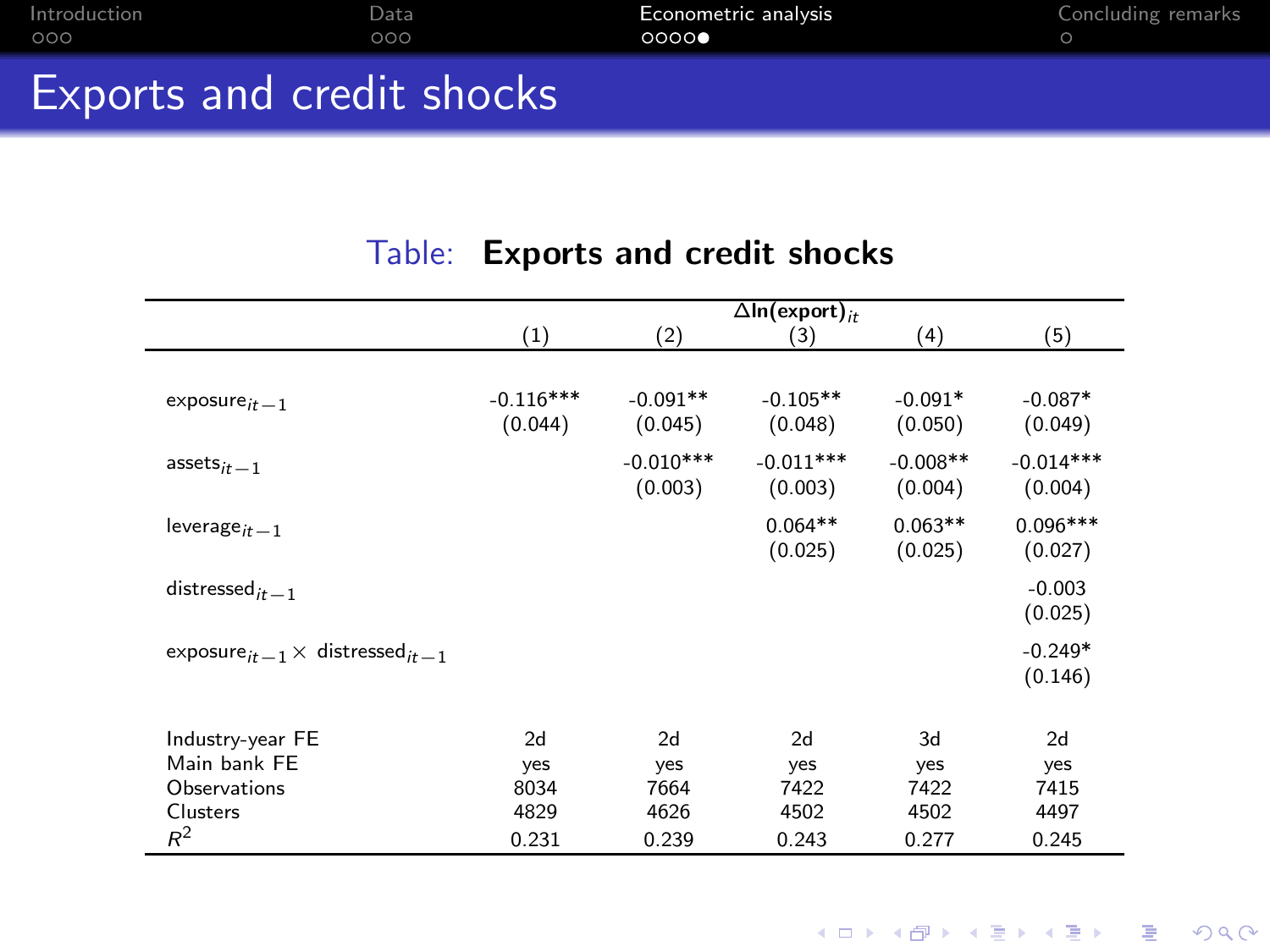| Introduction              | Data | Econometric analysis | Concluding remarks |
|---------------------------|------|----------------------|--------------------|
| 000                       | 000  | 00000                |                    |
| <b>Concluding remarks</b> |      |                      |                    |

- What was the role of 'trade finance' in the trade collapse?
	- Trade finance was not more responsive to the post-Lehman funding shock compared with other forms of bank finance
	- The fall in the overall credit supply did have anyway a significant negative effect on firms' exports
- <span id="page-13-0"></span>There is more than just 'trade finance'
	- The effect of credit shocks on exports is not only limited to the specific financing of export transactions...
	- ... but reflects more general credit constraints for the exporting firm (e.g. loans for investments, working capital, etc.)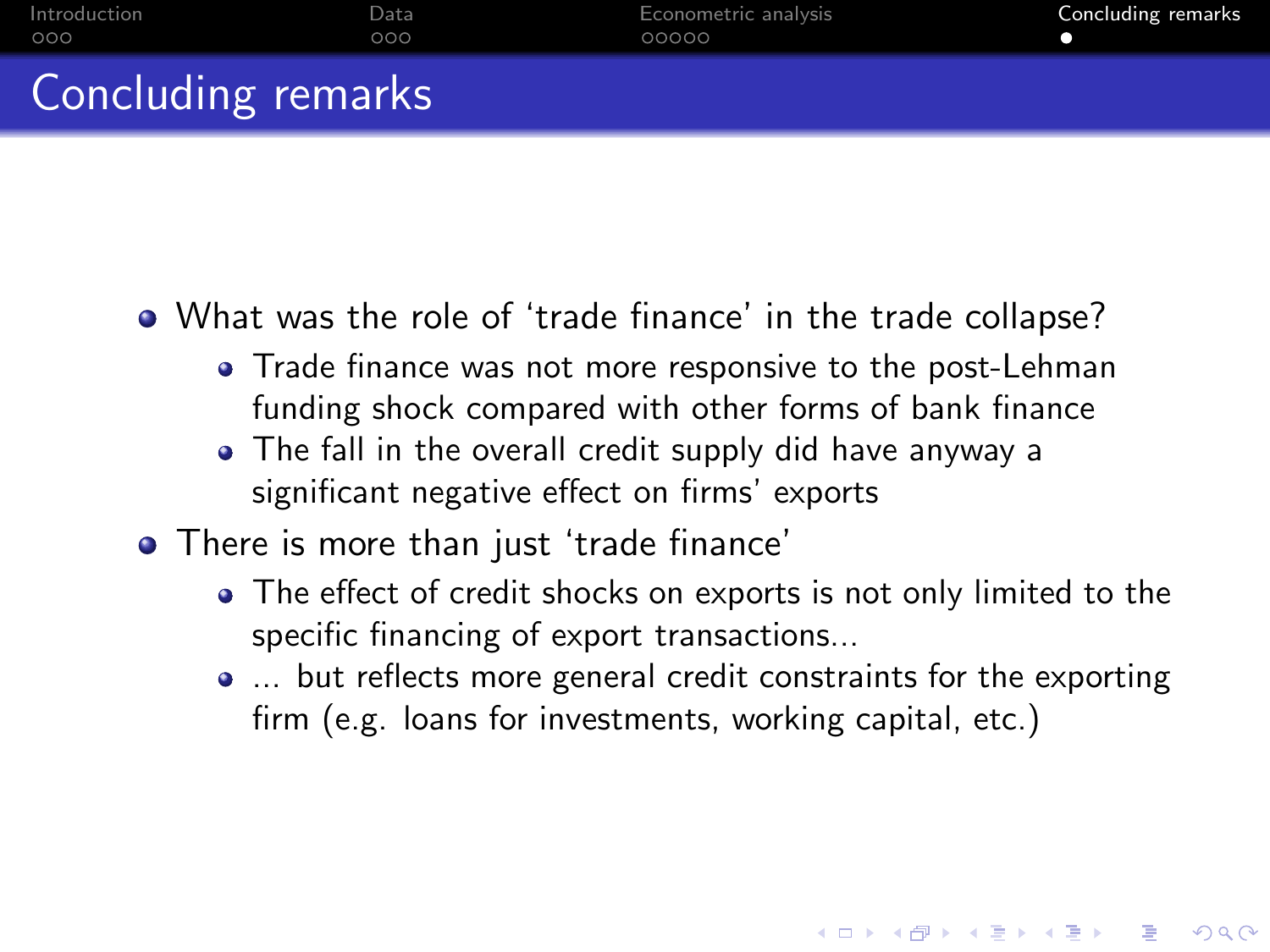| $-$ Introduction $-$ | Data | Econometric analysis | Concluding remarks |
|----------------------|------|----------------------|--------------------|
| 000                  | 000  | 00000                |                    |

# Thank you for your attention

K ロ K イロ K モ X モ X モ X モ コ の Q Q Q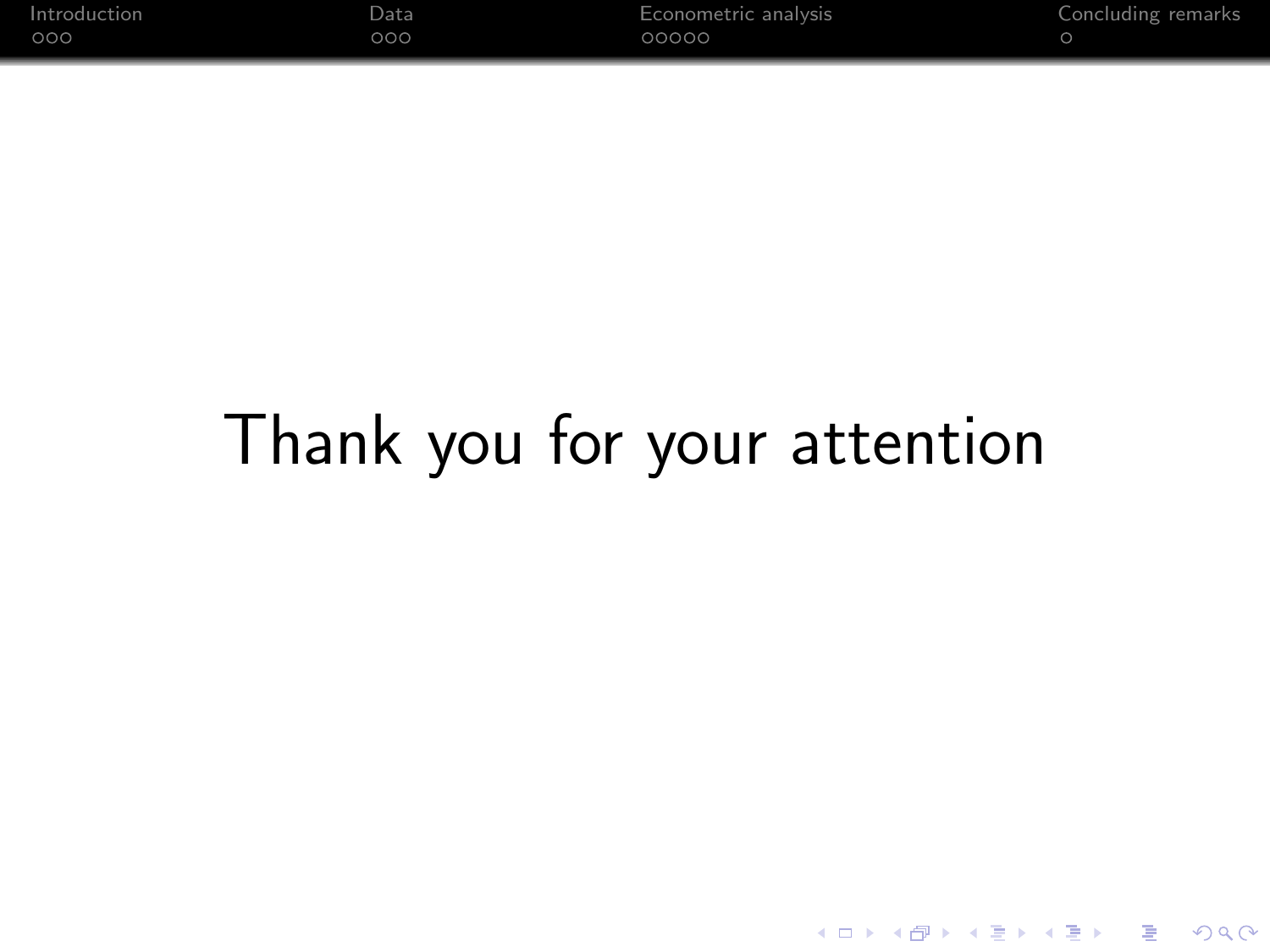<span id="page-15-0"></span>

K ロ ▶ K @ ▶ K 할 ▶ K 할 ▶ 《 할 ▶  $299$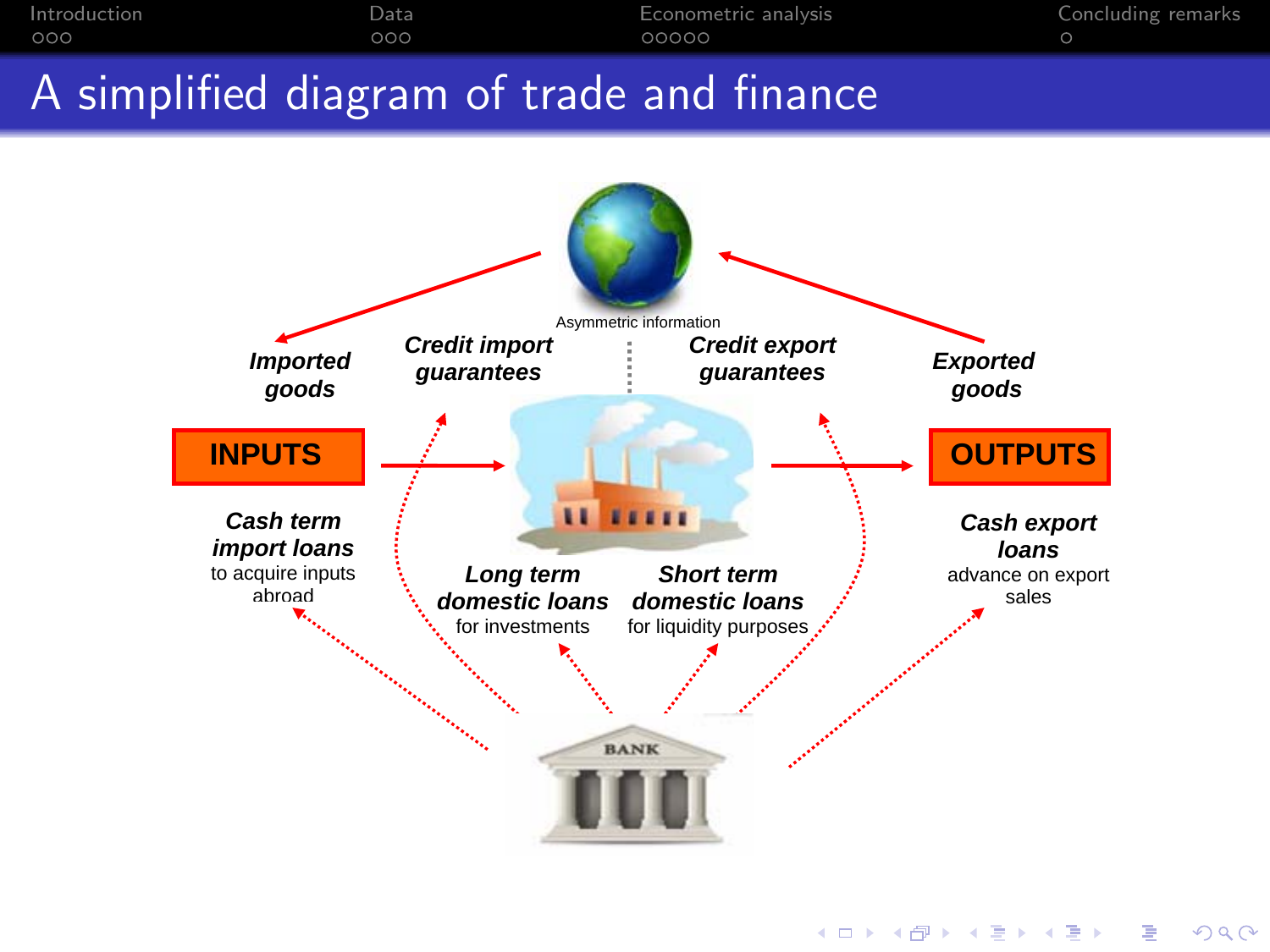

#### <span id="page-16-0"></span>**Banks' loans to non-financial firms and foreign deposits**



K ロンス 御 > ス 할 > ス 할 > 「 할 …

 $299$